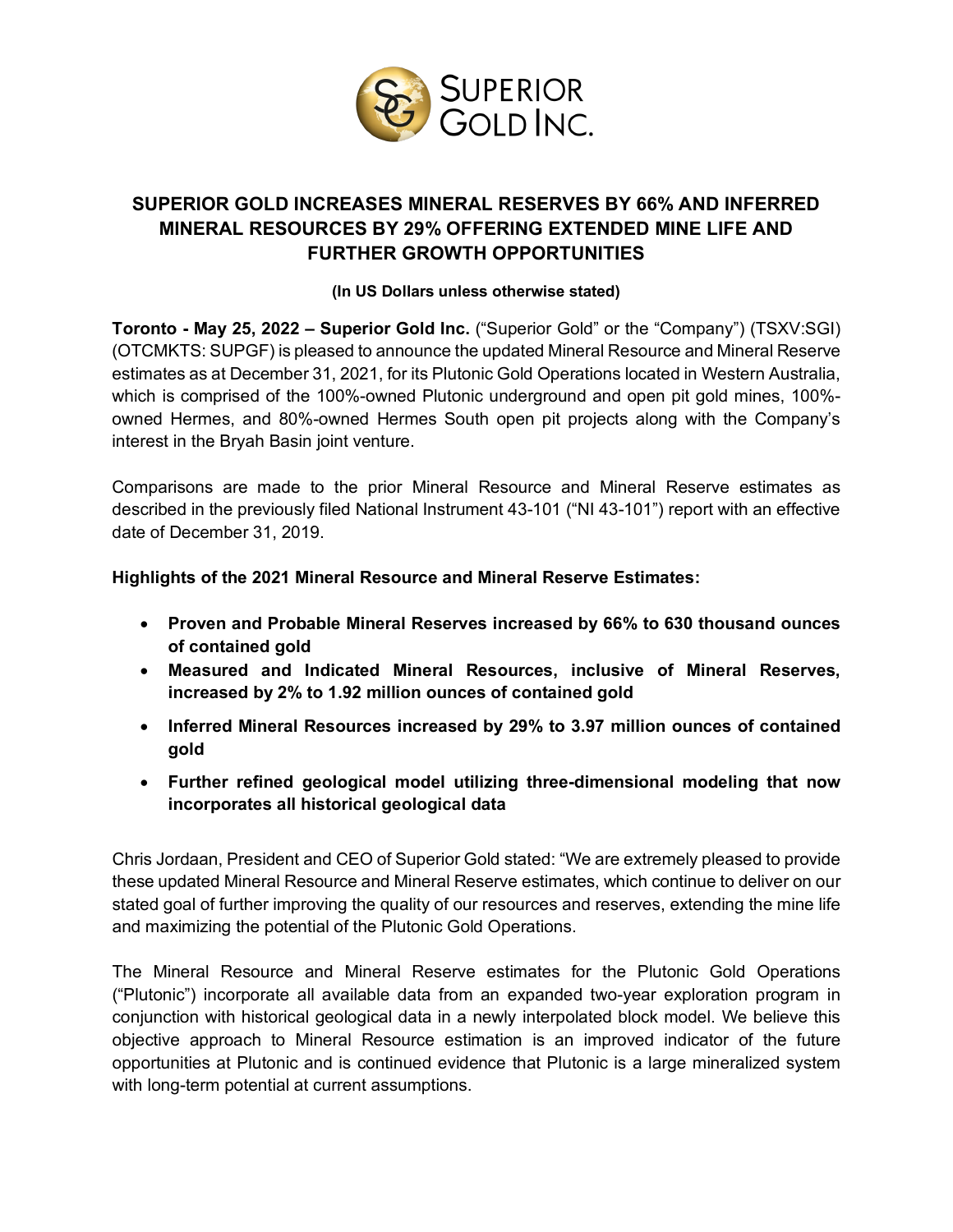We believe that the new interpolation methodology, described herein, better predicts the spatial distribution of the mineralization and grade estimation. As a result, Mineral Resources and Mineral Reserves have been identified in areas previously disregarded. Our underground drilling continues to add Mineral Reserves and Inferred Mineral Resources and outlines new areas of mineralization in the Western Mining front, Baltic gap, and Indian access as reported during 2021."

# **Mineral Reserve Estimate**

Mineral Reserves as at December 31, 2021 (See Table 1), were estimated using a long-term gold price of A\$1,950 per ounce (\$1,462 per ounce). Cut-off grades for the Mineral Reserves for Plutonic underground averaged 1.8 Au g/t (depending on the stoping area), and 0.5 Au g/t for the open pit areas located within a 40-kilometre radius of the Plutonic mill. Variable dilution rates averaging 20% were factored into the estimation of underground Mineral Reserves.

The increase in underground Mineral Reserves is predominantly a result of the inclusion of all relevant data in the updated resource block model and less constraining stope dimension criteria that identified more ore to be planned and scheduled in old remnant areas that had previously been disregarded. Mineral Reserves for Plutonic East were removed as a mine plan does not exist with updated modifying factors. Management expects that such a mine plan will be completed in 2022.

The open-pit Mineral Reserves have decreased since the previous December 31, 2019 estimates, because of the removal of Hermes and Hermes South open pits which have become uneconomic at today's costs and assumptions. Further work is required for these deposits, which management intends to conduct in 2022. The Main Pit extension was added to the Mineral Reserves this year from the Mineral Resources previously reported on December 31, 2019. The remaining Mineral Reserves which have been added this year were added from the conversion of the previously reported Inferred Mineral Resources to Measured and Indicated Resources then mined in 2021 from the A4 and Perch pits.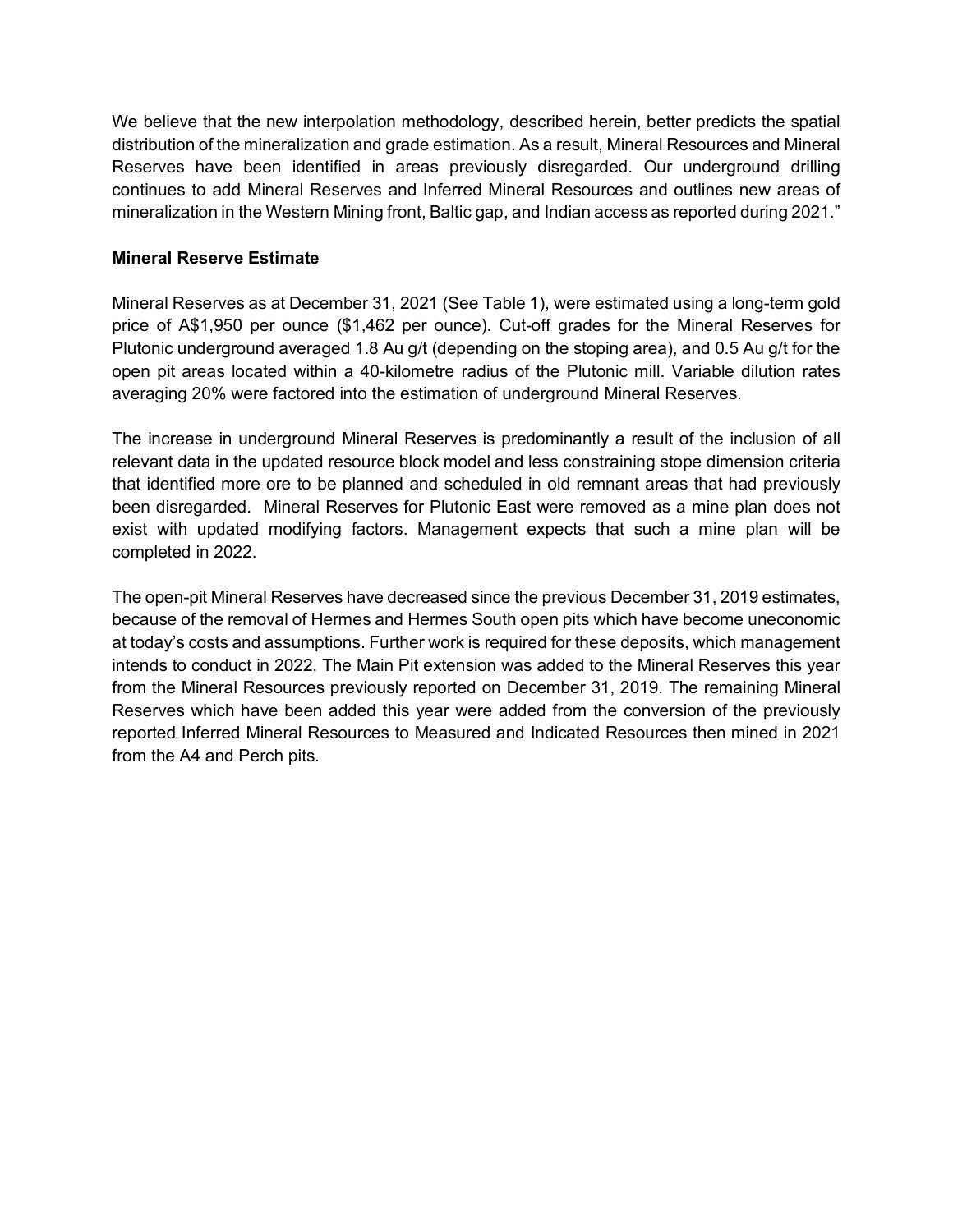|                    | December 31, 2019 |                    |         | December 31, 2021 |                    |         |
|--------------------|-------------------|--------------------|---------|-------------------|--------------------|---------|
|                    | Tonnes            | Grade              | Oz Au   | <b>Tonnes</b>     | Grade              | Oz Au   |
|                    | (millions)        | $(g \text{ Au/t})$ | (000's) | (millions)        | $(g \text{ Au/t})$ | (000's) |
| <b>Underground</b> |                   |                    |         |                   |                    |         |
| Proven             | 1.10              | 4.4                | 150     | 2.49              | 3.8                | 307     |
| Probable           | 1.50              | 3.7                | 180     | 2.66              | 3.5                | 301     |
| <b>Total</b>       | 2.60              | 4.0                | 330     | 5.15              | 3.7                | 608     |
|                    |                   |                    |         |                   |                    |         |
| <b>Open Pit</b>    |                   |                    |         |                   |                    |         |
| Proven             |                   |                    |         | 0.23              | 1.8                | 13      |
| Probable           | 1.35              | 1.1                | 50      | 0.18              | 1.6                | 9       |
| <b>Total</b>       | 1.35              | 1.1                | 50      | 0.41              | 1.7                | 22      |
|                    |                   |                    |         |                   |                    |         |
| <b>Grand Total</b> | 3.93              | 3.0                | 380     | 5.55              | 3.5                | 630     |

**Table 1: Proven and Probable Mineral Reserves1 2**

<sup>1</sup> Mineral Reserves are included within the Mineral Resources.

<sup>2</sup> All figures are rounded and use significant figures and numbers may not add correctly. Subtotals, totals, and weighted averages are calculated from quantities before rounding.

<sup>3</sup> Long-term gold price used for Mineral Reserves A\$1,950 per ounce (\$1,462)

<sup>4</sup> Open pit Mineral Reserves are estimated at a cut-off grade of 0.5 g/t Au within 40 kilometers of the Plutonic mill

<sup>5</sup> Underground Mineral Reserves are estimated at a stoping cut-off grade averaging 1.8 g/t dependent on the mining area

 $6$  Bulk density defined at 2.9 t/m<sup>3</sup>

The Mineral Reserve underground grade declined slightly relative to December 31, 2019. However, Mineral Reserve tonnage and ounces increased as a result of the change in modeling method and application of modifying factors (dilution and recovery) that more closely reflect actual mining grades achieved recently.

### **Mineral Resource Estimates**

Mineral Resources as at December 31, 2021 (see Table 2 and Table 3), were estimated using the following assumptions:

- A long term gold price of A\$2,150 per ounce (\$1,612 per ounce);
- Cut off grades: 1.7 Au g/t for underground and 0.4 g Au g/t for open pits within a 40 kilometre radius from the Plutonic mill; and
- Pillars adjacent to existing mining voids that can no longer be mined were removed from the Mineral Resource as there is currently no reasonable expectation to be mined.

In management's view, the 29% increase in the Inferred Mineral Resource category is a result of improved geological continuity identified through modeling.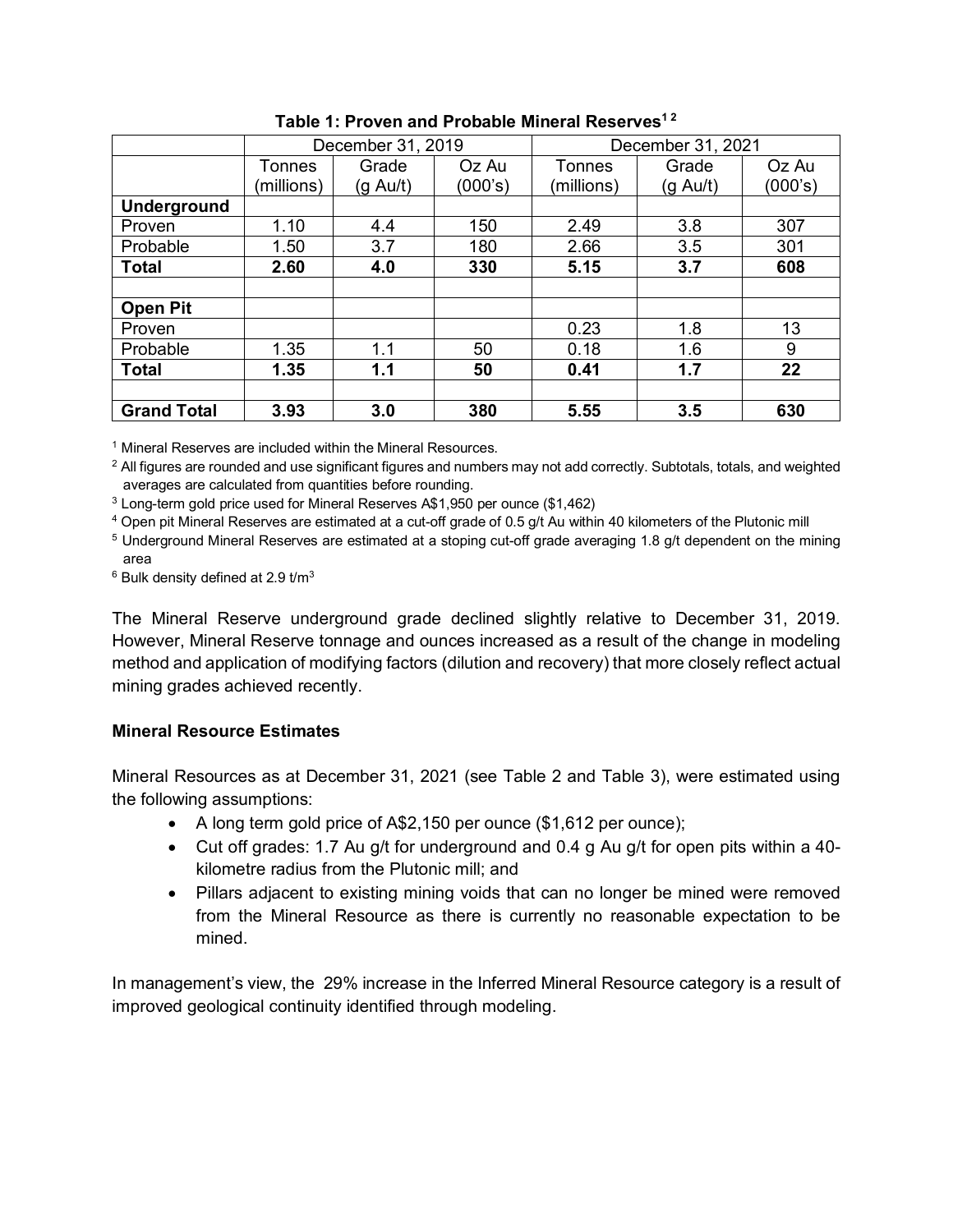|                    | December 31, 2019 |          |         | December 31, 2021 |          |         |
|--------------------|-------------------|----------|---------|-------------------|----------|---------|
|                    | Tonnes            | Grade    | Oz Au   | Tonnes            | Grade    | Oz Au   |
|                    | (millions)        | (g Au/t) | (000's) | (millions)        | (g Au/t) | (000's) |
| <b>Underground</b> |                   |          |         |                   |          |         |
| Measured           | 3.45              | 5.5      | 590     | 4.68              | 4.8      | 728     |
| Indicated          | 5.15              | 4.6      | 750     | 4.47              | 4.4      | 640     |
| <b>Total</b>       | 8.61              | 5.0      | 1,330   | 9.15              | 4.6      | 1,368   |
|                    |                   |          |         |                   |          |         |
| <b>Open Pit</b>    |                   |          |         |                   |          |         |
| Measured           | 1.64              | 3.9      | 210     | 1.65              | 3.6      | 190     |
| Indicated          | 6.02              | 1.8      | 350     | 6.41              | 1.8      | 366     |
| <b>Total</b>       | 7.66              | 2.3      | 560     | 8.06              | 2.1      | 556     |
|                    |                   |          |         |                   |          |         |
| <b>Grand Total</b> | 16.26             | 3.6      | 1,890   | 17.21             | 3.5      | 1,924   |

# **Table 2: Measured and Indicated Mineral Resources1 2**

# **Table 3: Inferred Mineral Resources<sup>1</sup>**

|                    | December 31, 2019    |                             |                  | December 31, 2021           |                             |                  |
|--------------------|----------------------|-----------------------------|------------------|-----------------------------|-----------------------------|------------------|
|                    | Tonnes<br>(millions) | Grade<br>$(g \text{ Au/t})$ | Oz Au<br>(000's) | <b>Tonnes</b><br>(millions) | Grade<br>$(g \text{ Au/t})$ | Oz Au<br>(000's) |
| <b>Underground</b> |                      |                             |                  |                             |                             |                  |
| Inferred           | 18.15                | 4.20                        | 2,400            | 20.83                       | 5.0                         | 3,334            |
|                    |                      |                             |                  |                             |                             |                  |
| <b>Open Pit</b>    |                      |                             |                  |                             |                             |                  |
| Inferred           | 12.40                | 1.70                        | 670              | 11.48                       | 1.7                         | 639              |
|                    |                      |                             |                  |                             |                             |                  |
| <b>Grand Total</b> | 30.55                | 3.1                         | 3,070            | 32.30                       | 3.8                         | 3,973            |

Notes for Tables 2 and 3:

<sup>1</sup> Mineral Resources are inclusive of Mineral Reserves.

 $2$  All figures are rounded and use significant figures. Subtotals, totals, and weighted averages are calculated from quantities before rounding.

 $3$  Mineral Resource estimates for underground were at a 1.7 g/t cut-off and open pit at 0.4 g/t cut-off.

4 The reporting standard adopted for the reporting of the Mineral Resource estimate uses the terminology, definitions, and guidelines given in the CIM Standards on Mineral Resources and Mineral Reserves(Nov 2019) as required by NI-43-101.

<sup>5</sup> Plutonic Underground Resources based on Deswik Mining Stope Optimizations using generalized Reserve MSO input parameters and/or restricted 'grade shell' reported Resources. Open Pit Resources based on simplified pit optimization parameters.

# **Reinterpretation of Geological Model at Plutonic**

This Mineral Resource estimate was part of a larger, comprehensive program of re-examining the geological modeling of the gold mineralization at Plutonic. Historically, the Company inherited a block model process at Plutonic that utilized open block models, unconstrained by wireframes. In 2019, as part of the Plutonic block model continuous improvement program, the Company introduced constraining wireframes (a traditional manual CAD-based system) as part of its estimation process and the Company's December 31, 2019, Mineral Resource and Mineral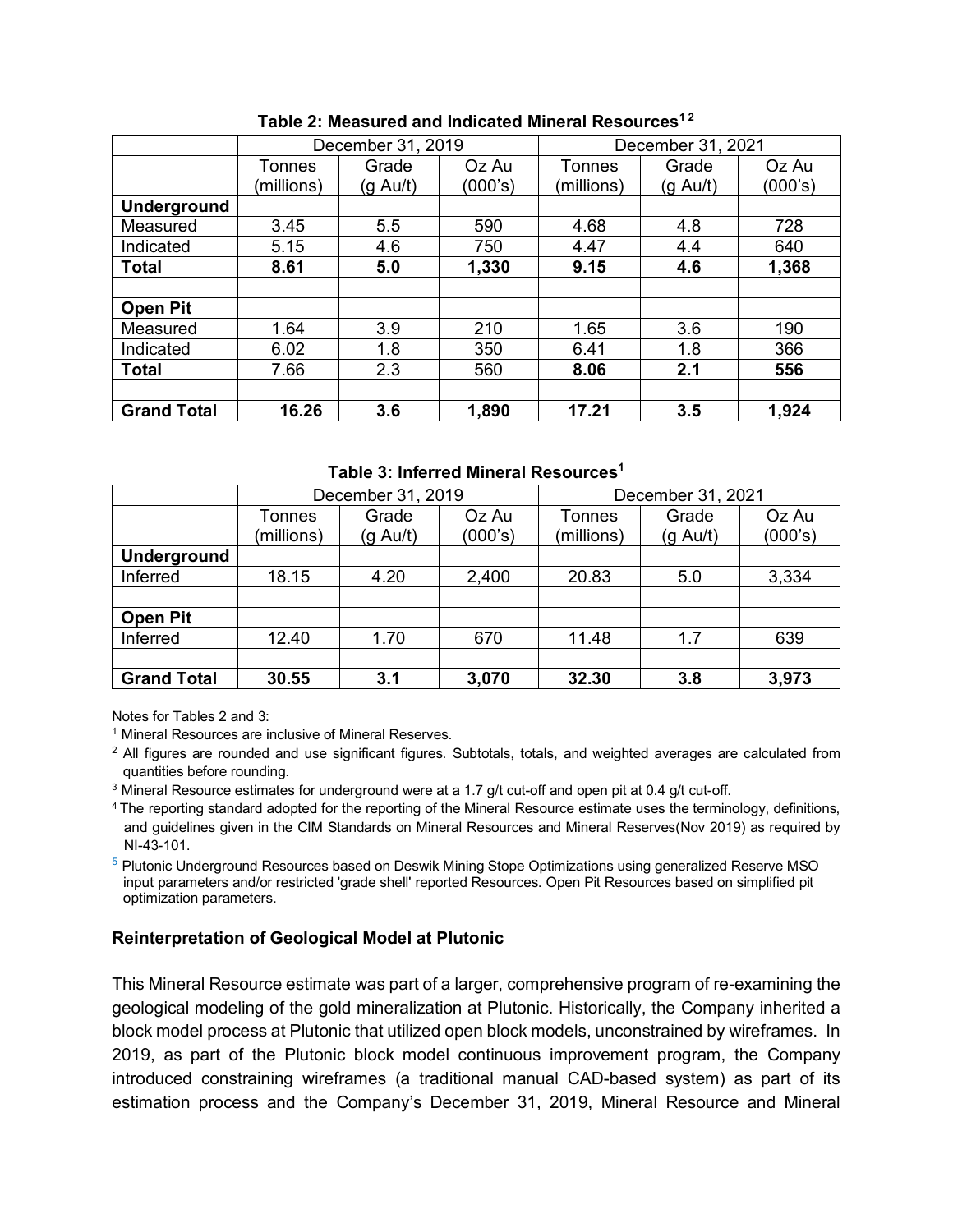Reserve estimates utilized constrained wireframes of the block models representing 80% of the Mineral Resource ounces. During 2020 and 2021, this continuous improvement project was further advanced as Plutonic geologists began creating dynamic three-dimensional ("3D") geological models to facilitate an improved understanding of the Plutonic orebody, which was further validated through production reconciliations.

Historically, actual production from the Plutonic underground mine has been mined extensively outside of the mineral reserves, and more specifically it is estimated approximately 90% since Superior acquired the asset in 2017 has been mined outside of reserves. The historical geological modeling process was labor-intensive, time-consuming, and included human-biased modeling variability. Given the extensive work and re-work involved in interpretations and estimations, it was also frequently a bottleneck to production and operational efficiency. In order to address these issues, a revised approach to the geological modeling process was considered early in 2021. The revamped geological modeling process that uses modern, leading-edge software allows for more predictive planning and production forecasts, and a reduction in the production cycle from geological drilling, modeling, estimation, and planning, from the development stage to production. The efficiency and accuracy of the entire modeling and estimation process have improved by using highly confident structural measurements obtained from oriented diamond drill holes and mapped development drives. In addition, the auditing and reconciliation process has been simplified with a seamless workflow tied closely with the datasets, making the modeling results repeatable, auditable, and data traceable.

Since the acquisition of Plutonic in 2016, the Company's focus has always been on better understanding the mineralization controls to better predict mined tonnes and grade. The Company's focus is also on upgrading pre-existing Inferred Mineral Resources to the Measured and Indicated category and adding further Mineral Resources. The Company is very pleased to have demonstrated that the Plutonic underground deposit remains open in multiple directions including at depth.

The Company was successful in adding and converting a total of 30 thousand ounces to the Measured and Indicated Mineral Resources through the drill bit in the Western Mining Front at Baltic West and in the Baltic Gap area. Management intends to continue the Company's proactive program of underground drilling to further define new areas of mineralization and upgrade Inferred Mineral Resources to Indicated and Measured Resources.

Previously publically announced mineral exploration results, up to and including those announced on November 29, 2021, are included in this Mineral Resource estimate.

# **Technical Reports**

An updated NI 43-101 Technical Report effective December 31, 2021, will be available on the Company's SEDAR profile at [www.sedar.com](http://www.sedar.com/) within 45 days of this press release.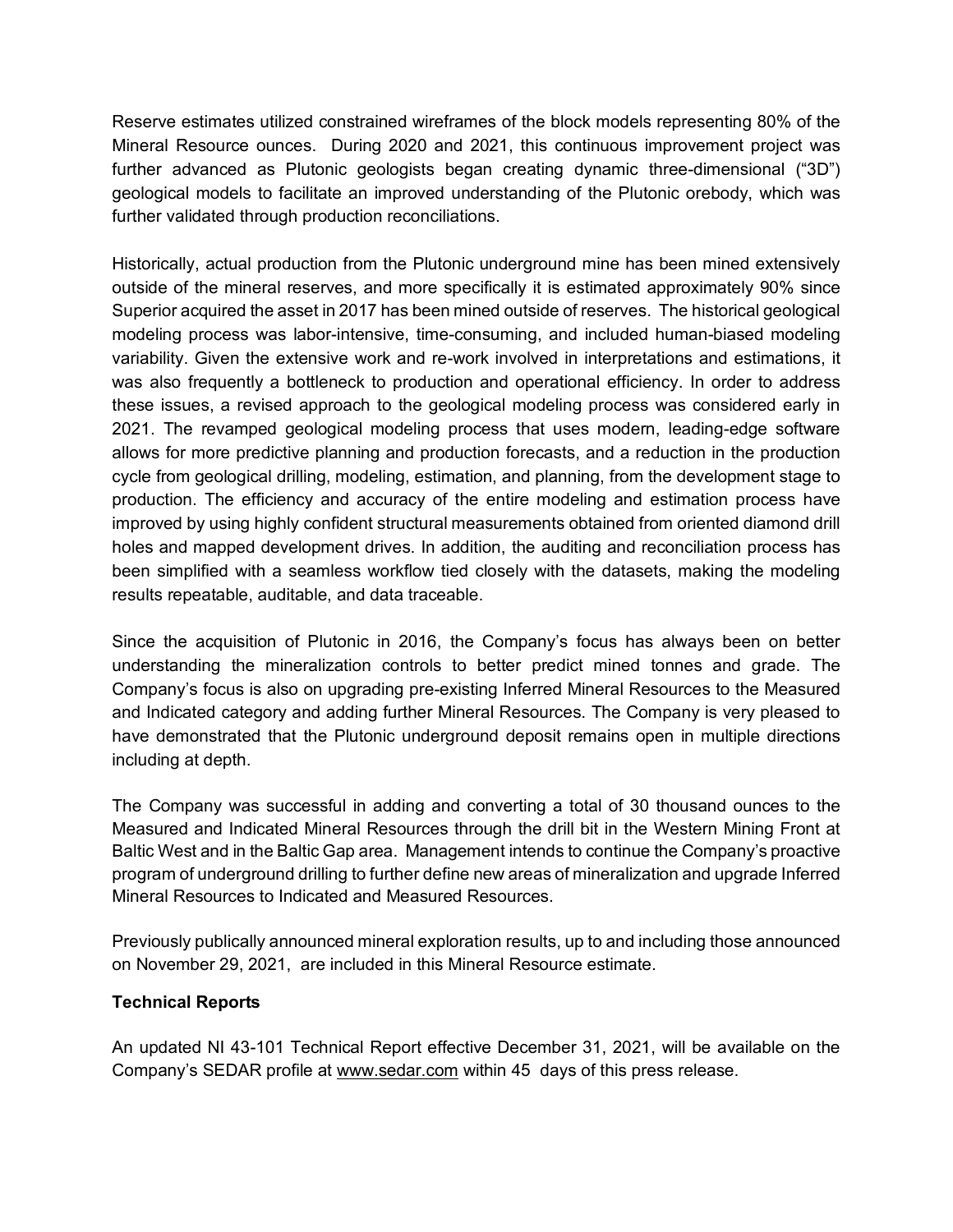# **Qualified Persons**

Mr. Ettienne Du Plessis (BSc, MBA), a Member of the Australasian Institute of Geosciences (AIG) and a "qualified person" within the meaning of NI 43-101, has approved disclosure of the Mineral Resource estimates' technical information and data. Mr. Du Plessis is the Chief Geologist and full-time employee of Superior Gold Inc.

Karel Steyn (AEng BCom MSc), a Chartered Professional Member of the AusIMM (CP) and a "qualified person" within the meaning of NI 43-101, has approved disclosure of the underground Mineral Reserve estimates' technical information and data. Mr. Steyn is an employee of Superior Gold and conducted the estimate and design of the Mineral Reserves for the underground Plutonic Gold Mine based on the Mineral Resource estimates as of December 31, 2021.

Russell Cole, a Fellow of the AusIMM (FAUSIMM) and a "qualified person" within the meaning of NI 43-101, has approved the disclosure of the open pit Mineral Reserve estimates' technical information and data. Mr. Cole is an employee of Superior Gold and supervised the estimate and design of the Mineral Reserves for the open pit Plutonic Gold Mine based on the Mineral Resource estimates as of December 31, 2021.

As detailed above, the Qualified Persons who have approved the disclosure of the scientific and technical information in this press release are not independent of the Company within the meaning of NI 43-101.

### **Reliability of Resource and Reserve Estimates**

The Technical Report does not form the basis of a feasibility study or a pre-feasibility study under the Canadian Institute of Mining, Metallurgy and Petroleum's "CIM Definition Standards for Mineral Resources and Mineral Reserves" incorporated by reference into NI 43-101. As an operating mine, the Plutonic Gold Mine is supported by information that exceeds the accuracy expected from a feasibility study.

Statements relating to mineral reserves or mineral resources are deemed to be forward-looking information as they involve the implied assessment, based on certain estimates and assumptions that the mineral reserves and mineral resources described can be profitably mined in the future. Mineral resources that are not mineral reserves do not have demonstrated economic viability. The Company's mineral resources and mineral reserves estimates described in this press release are only estimates and no assurance can be given that the anticipated tonnages and grades will be achieved, that the indicated level of recovery will be realized, or that mineral reserves will be mined or processed profitably. Mineral resource and mineral reserve estimates may require downward adjustments or revisions based on gold price fluctuations, grades, further development activity, increased production costs or reduced recovery rates, new information or modeling adjustments, changes to laws and regulations affecting operating costs, and the fiscal environment. If actual mineral reserves and mineral resources are less than current estimates, the Company's results of operations or financial condition may be materially and adversely affected."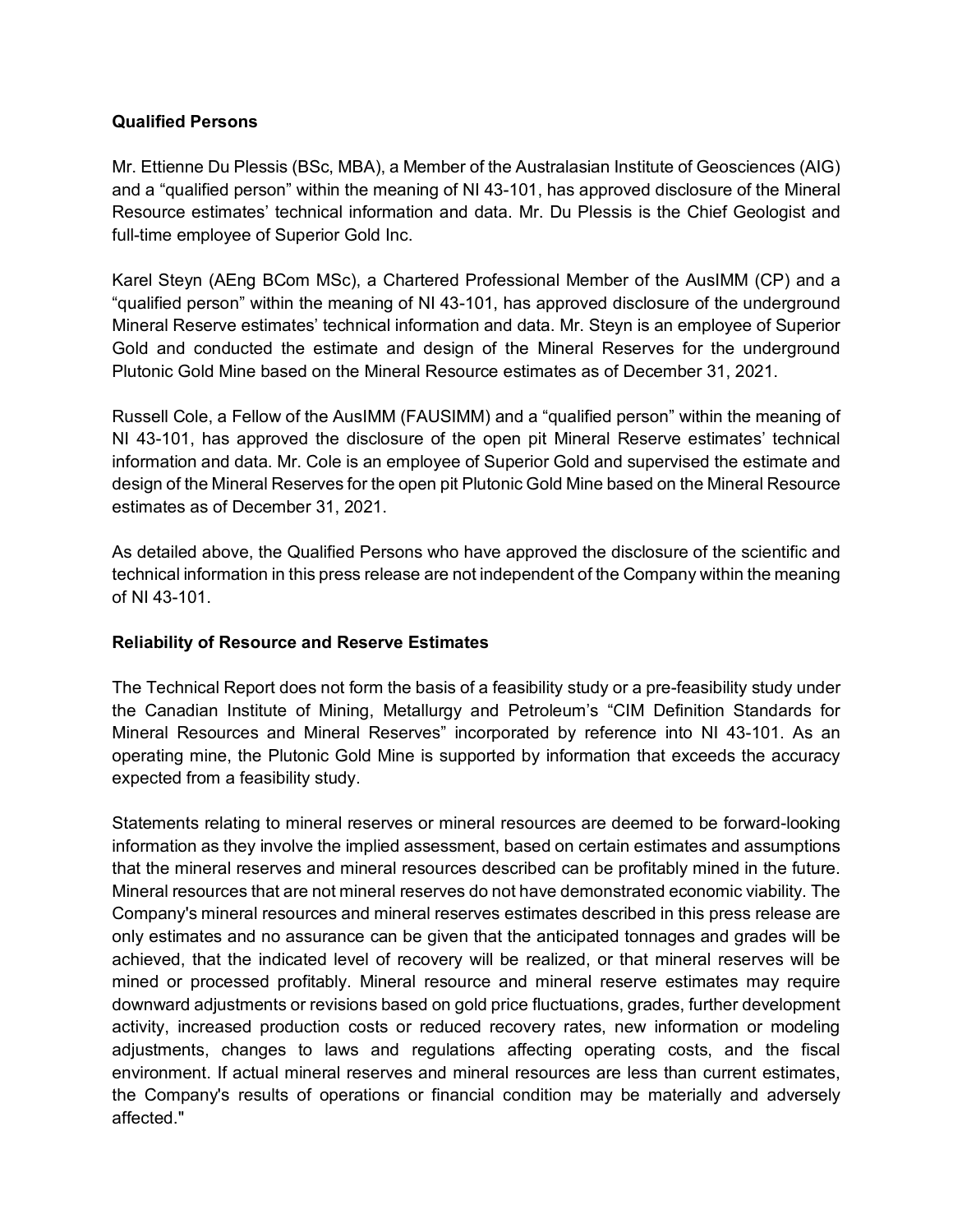### **About Superior Gold**

Superior Gold is a Canadian-based gold producer that owns 100% of the Plutonic Gold Operations located in Western Australia. The Plutonic Gold Operations include the Plutonic underground gold mine and central mill, numerous open-pit projects including the Plutonic Main Pit push-back project, the Hermes open pit projects, and an interest in the Bryah Basin joint venture. Superior Gold is focused on expanding production at the Plutonic Gold Operations and building an intermediate gold producer with superior returns for shareholders.

Continue to Follow, Like and Watch our progress:

Web: [www.superior-gold.com](http://www.superior-gold.com/) | Twitter: [@SuperiorGoldInc](https://twitter.com/superiorgoldinc) | Facebook: [SuperiorGoldInc](https://www.facebook.com/superiorgoldinc) | Instagram: [SuperiorGoldInc](https://www.instagram.com/superiorgoldinc/) | LinkedIn: [Superior Gold Inc.](https://www.linkedin.com/company/superior-gold-inc.) | YouTube: [Superior Gold](https://www.youtube.com/channel/UCmD0Y8VGbEkzbOc3BAKlpsw)

For further information, please contact:

**Superior Gold Inc.** Mike McAllister, CPIR Vice President Investor Relations [investor@superior-gold.com](mailto:investor@superior-gold.com)  Tel: 647-925-1293

### **Forward Looking Information**

This news release contains "forward-looking information" within the meaning of applicable securities laws that are intended to be covered by the safe harbours created by those laws. "Forward-looking information" includes statements that use forward-looking terminology such as "may", "will", "expect", "anticipate", "believe", "continue", "potential" or the negative thereof or other variations thereof or comparable terminology. Forward-looking information includes information with respect to guidance as to projections, outlook, guidance, forecasts, estimates, and other statements regarding future or estimated financial and operational performance, gold production and sales, revenues and cash flows, and capital costs (sustaining and non-sustaining), including projected cash operating costs and all-in sustaining costs) as well as statements with respect to the mine plan, exploration, drilling, operating, and organizational matters and activities relating to the Plutonic Gold Operations and the Company generally, including its liquidity and capital requirements and financial results, the completion of the updated mine plan for Plutonic East, the commencement of the work on the Hermes and Hermes South open pits and the continuation of the proactive program of underground drilling. By identifying such information in this manner, the Company is alerting the reader that such information is subject to known and unknown risks, uncertainties, and other factors that may cause the actual results, level of activity, performance, or achievements of the Company to be materially different from those expressed or implied by such forward-looking information.